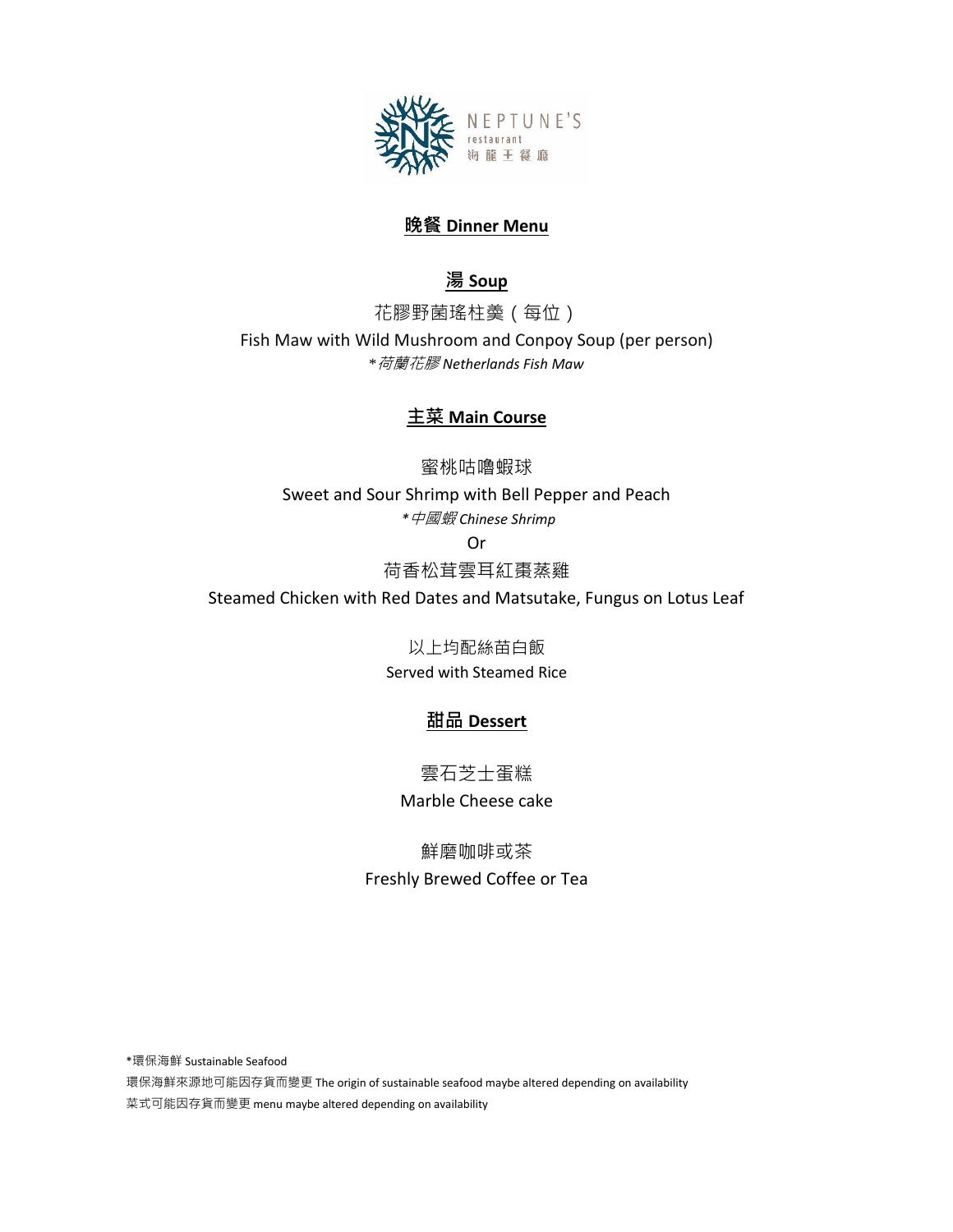

## **晚餐(素菜) Dinner Menu (Vegetarian)**

# **湯 Soup**

文思豆腐羹(每位)

Shredded Bean Curd Soup with Bamboo Piths and Vegetables Julienne (Per Person)

## **主菜 Main Course**

素菜炒飯 Fried Rice with Vegetables

# **甜品 Dessert**

雲石芝士蛋糕 Marble Cheese cake

鮮磨咖啡或茶 Freshly Brewed Coffee or Tea

菜式可能因存貨而變更 menu maybe altered depending on availability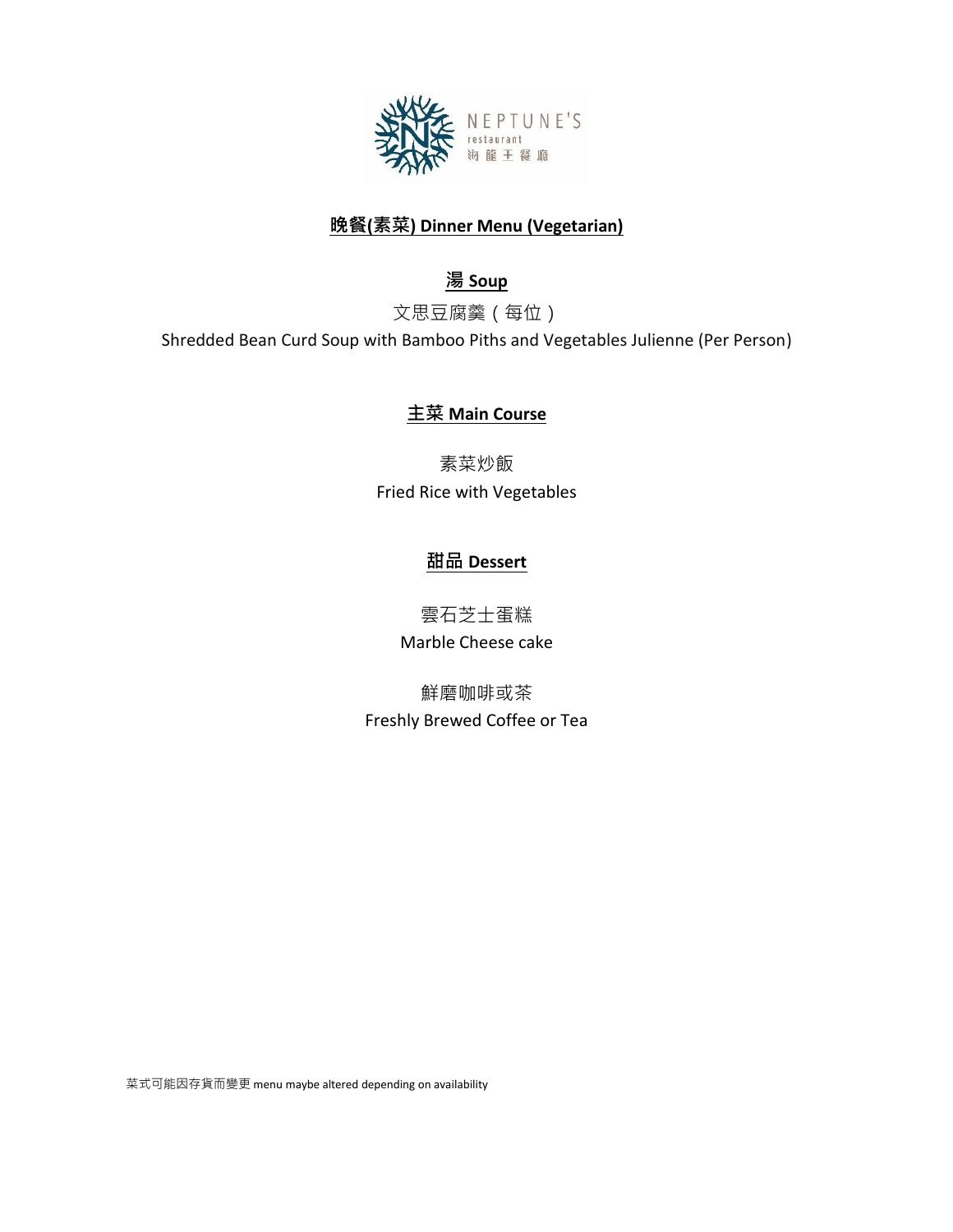

# **兒童晚餐餐盒 Kid's Dinner Meal**

粟米豚肉飯 Diced Pork with Rice in Sweet Corn Sauce

\*\*\*\*\*\*\*\*

健康烚時菜

Poached Seasonal Vegetables

\*\*\*\*\*\*\*\*

雞尾腸

Cocktail Sausage

\*\*\*\*\*\*\*\*

炸素菜春卷 Deep-fried Spring Roll

\*\*\*\*\*\*\*\*

鹽酥雞粒 Taiwanese Popcorn Chicken

#### \*\*\*\*\*\*\*\*

#### 藍莓芭菲

### Blueberries Parfait

#### \*\*\*\*\*\*\*\*

果汁

Juice

菜式可能因存貨而變更 menu maybe altered depending on availability